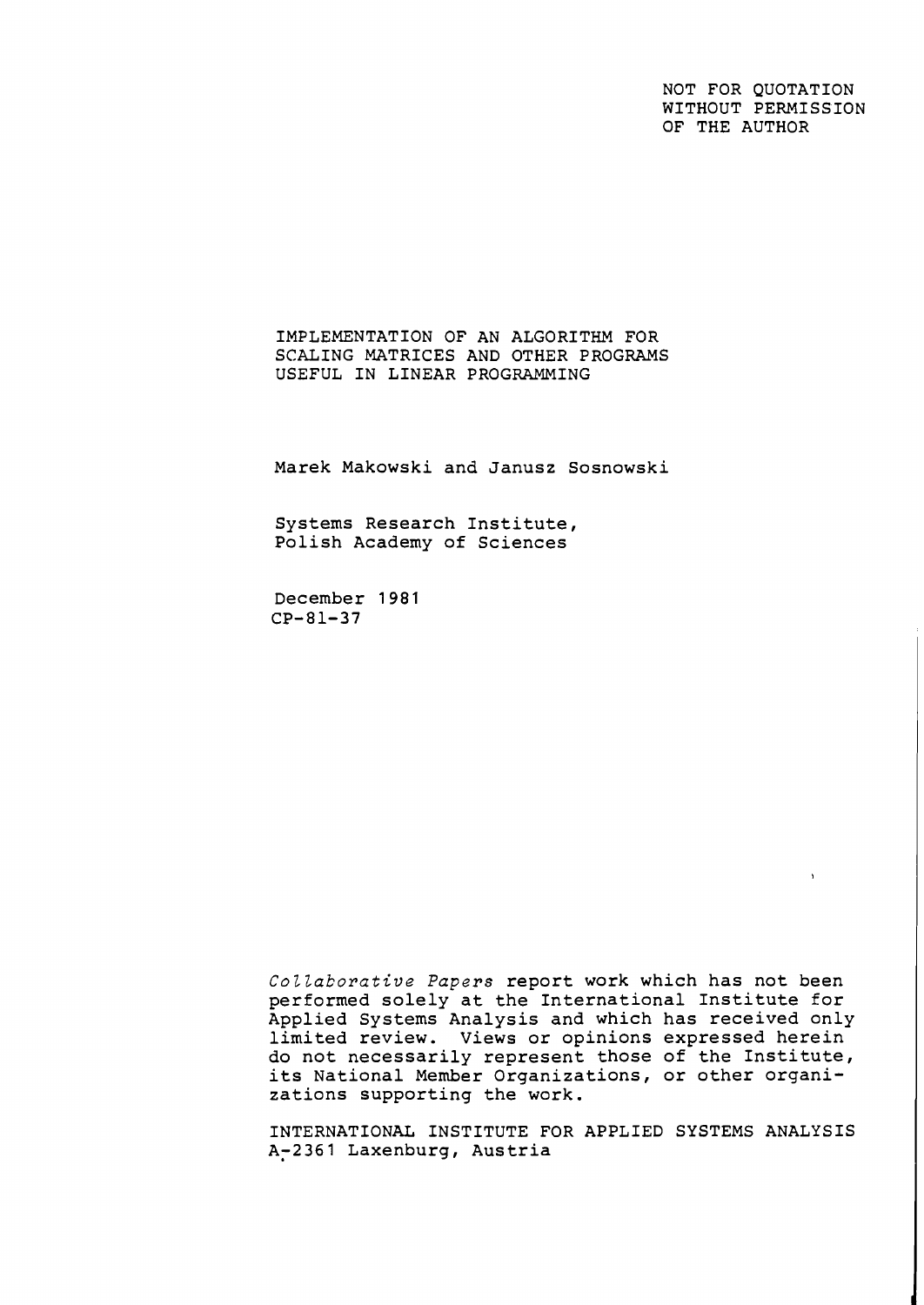$\label{eq:2.1} \frac{1}{\sqrt{2}}\int_{\mathbb{R}^3}\frac{1}{\sqrt{2}}\left(\frac{1}{\sqrt{2}}\right)^2\frac{1}{\sqrt{2}}\left(\frac{1}{\sqrt{2}}\right)^2\frac{1}{\sqrt{2}}\left(\frac{1}{\sqrt{2}}\right)^2.$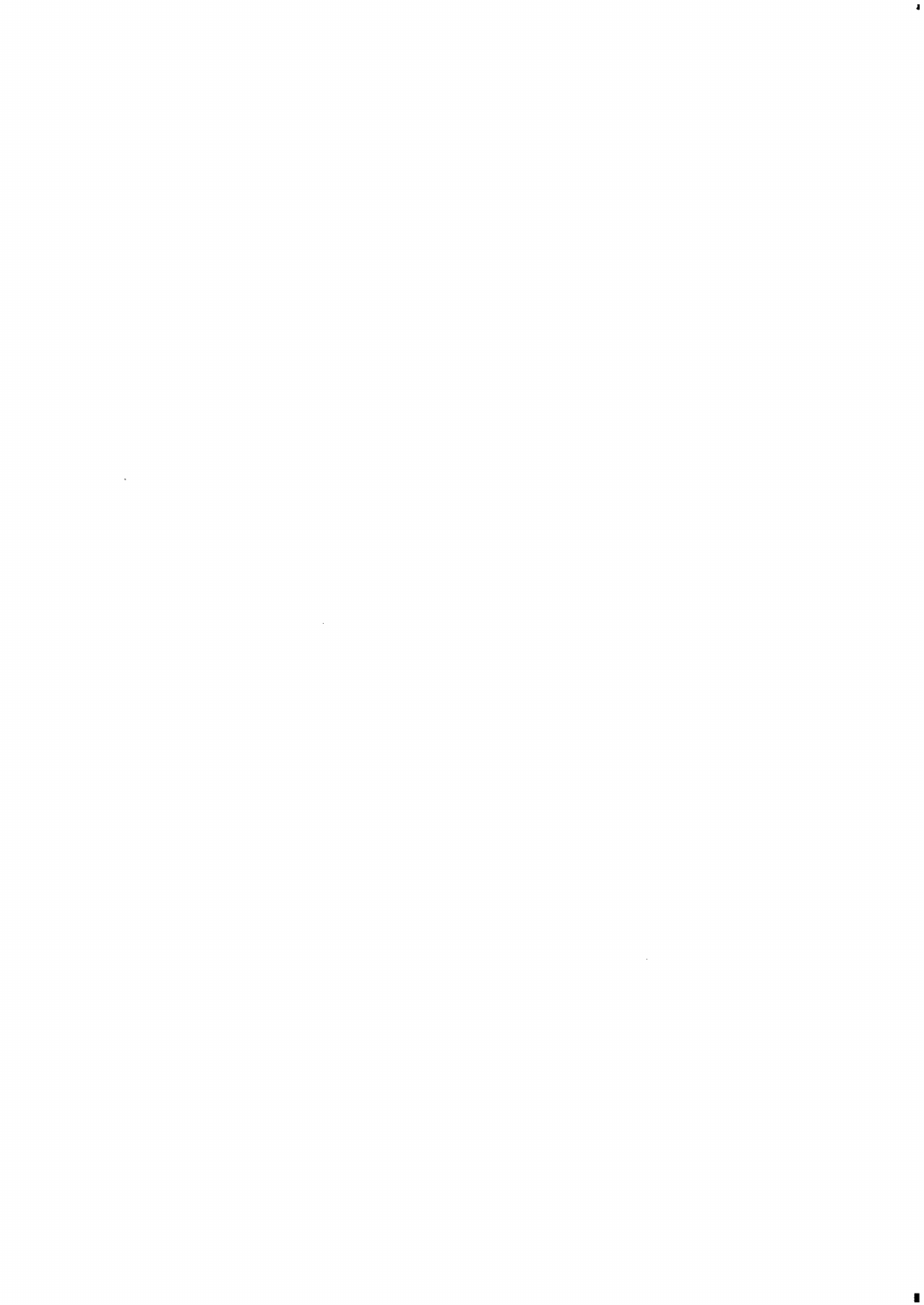ABSTRACT

Matrix scaling is an operation in which the rows and columns of a matrix are multiplied by positive scalars such that the elements of the scaled matrix are similar in absolute magnitude. This can be very important when dealing with models in which matrix elements can take a wide range of values, especially since certain mathematical codes, such as MINOS, require that the absolute values of all non-zero elements should be "reasonably" close to one.

This paper describes the implementation of an optimal scaling method proposed by Curtis.and Reid. The algorithm is outlined and a users' guide to the program implemented on the VAX at IIASA is given. (The scaling algorithm has been linked to the MINOS package at IIASA by Zenon Fortuna, who has also developed a rescaling routine linked to this package.)

Two other programs useful in linear programming are also described: the first is designed to print out a matrix by rows, and also gives diagnostic aid; the second makes it possible to merge up to five LP models into one, generating a resultant MPSX file that may be used to solve multicriteria problems.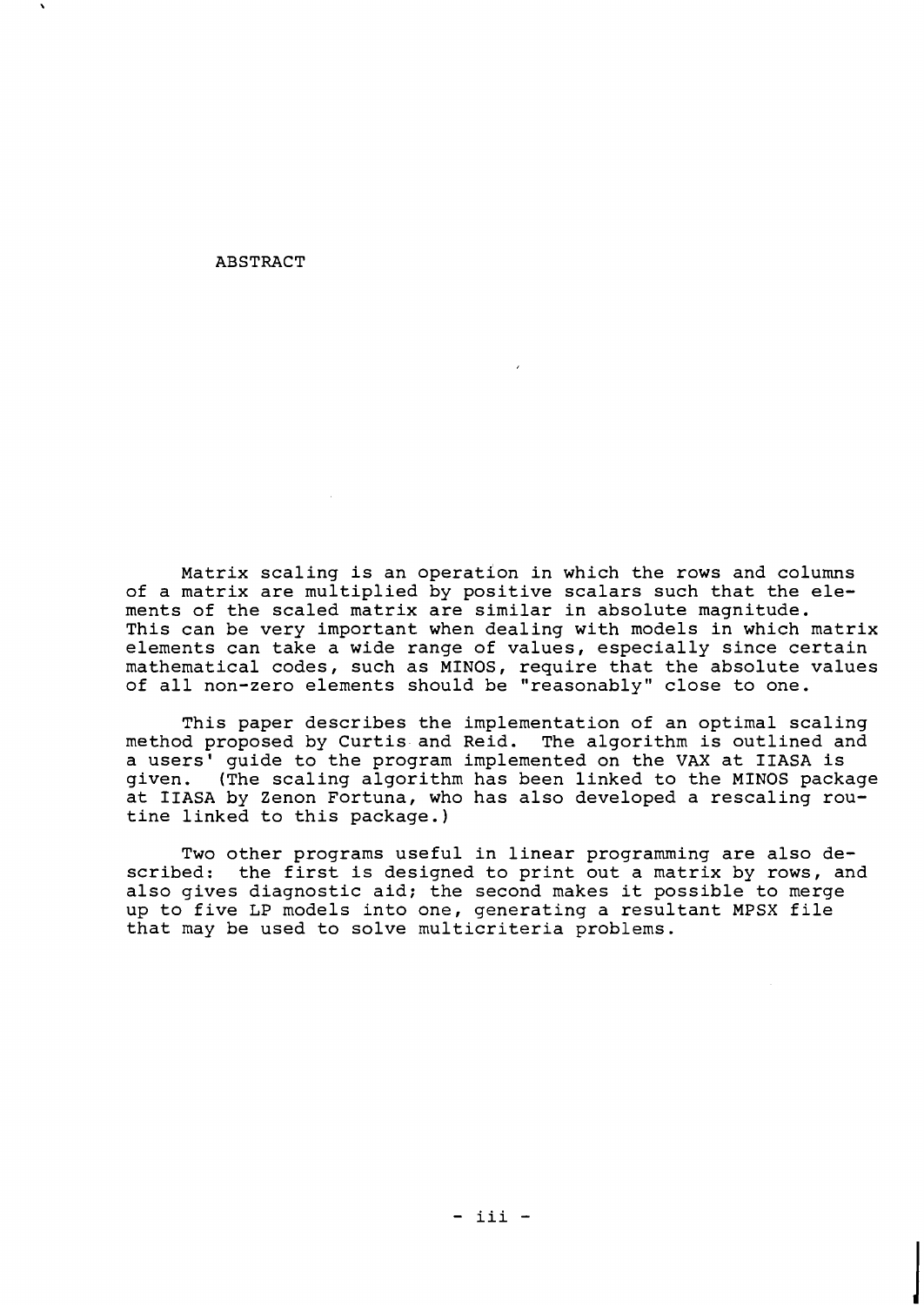$\sim$   $\sim$ 

 $\label{eq:2.1} \frac{1}{\sqrt{2}}\int_{\mathbb{R}^3} \frac{1}{\sqrt{2}}\left(\frac{1}{\sqrt{2}}\right)^2\left(\frac{1}{\sqrt{2}}\right)^2\left(\frac{1}{\sqrt{2}}\right)^2\left(\frac{1}{\sqrt{2}}\right)^2.$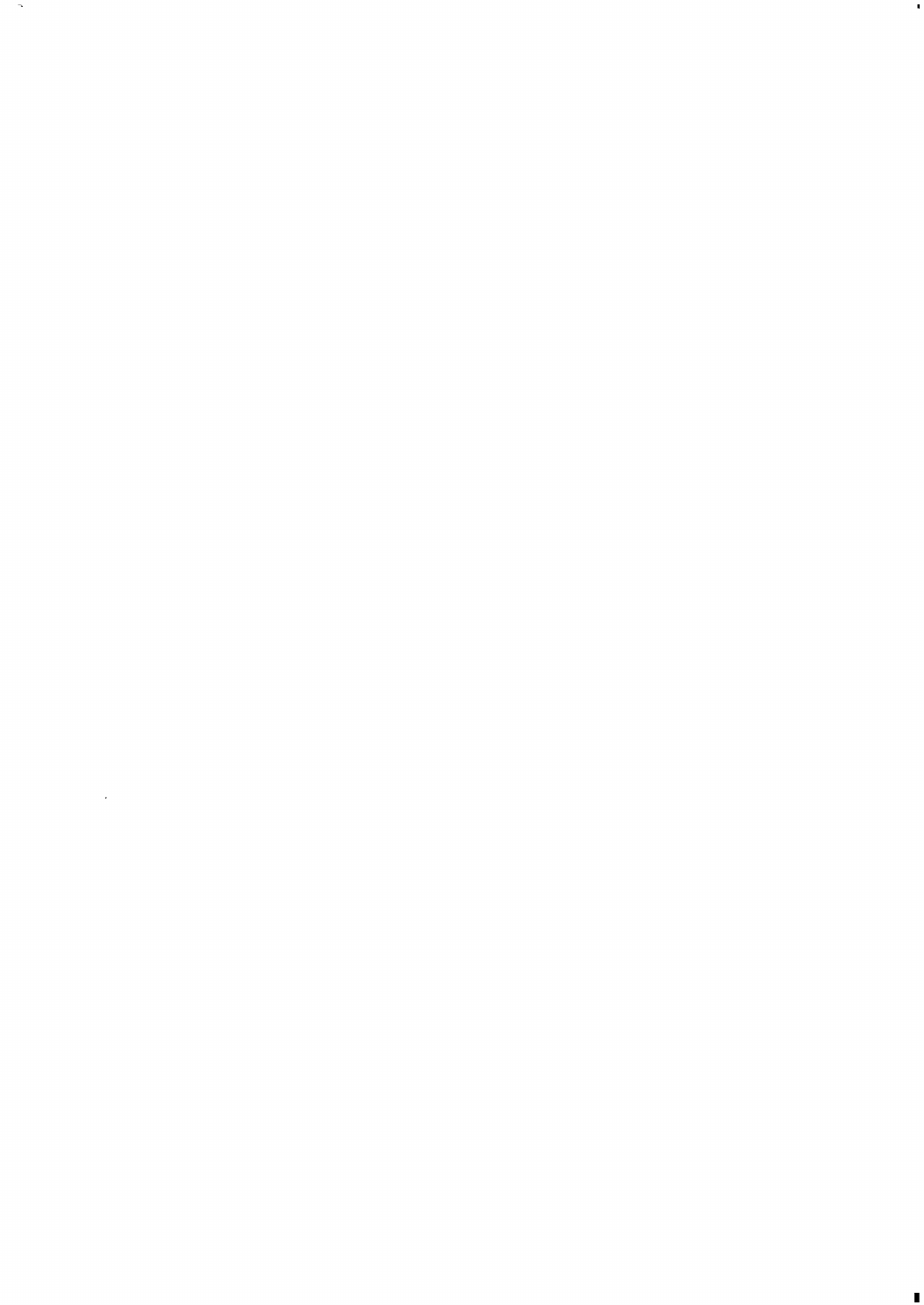IMPLEMENTATION OF AN ALGORITHM FOR SCALING MATRICES AND OTHER PROGRAMS USEFUL IN LINEAR PROGRAMMING

Marek Makowski and Janusz Sosnowski Systems Research Institute, Polish Academy of Sciences

# 1. INTRODUCTION

Matrix scaling is an operation in which the rows and columns of a matrix are multiplied by positive scalars such that the elements of the scaled matrix are similar in absolute magnitude. Many techniques have been proposed; these include geometric-mean scaling, arithmetic-mean scaling, and optimal scaling methods.

Tomlin (1975) surveys the use of scaling in LP problems and presents a comparison between several scaling algorithms. His conclusion is that scaling is not necessary if the LP problem is formulated by an experienced model builder who uses sensible units and avoids unnecessarily large or small matrix elements. However, this is only true for a few models, and building a model which is well-scaled can be a time-consuming process. We gained some experience of this problem while constructing a model for water system development in the Note6 region of Poland (Makowski 1981). Since observed data were used in this model, we had to deal with a wide range of values and hence a problem-oriented scaling procedure was necessary. Moreover, certain mathematical programming codes, for example MINOS (Murtagh and Saunders 1977), require that the absolute values of all non-zero elements should be "reasonably" close to one. However, in practice these coefficients are often considerably greater than one.

 $-1 -$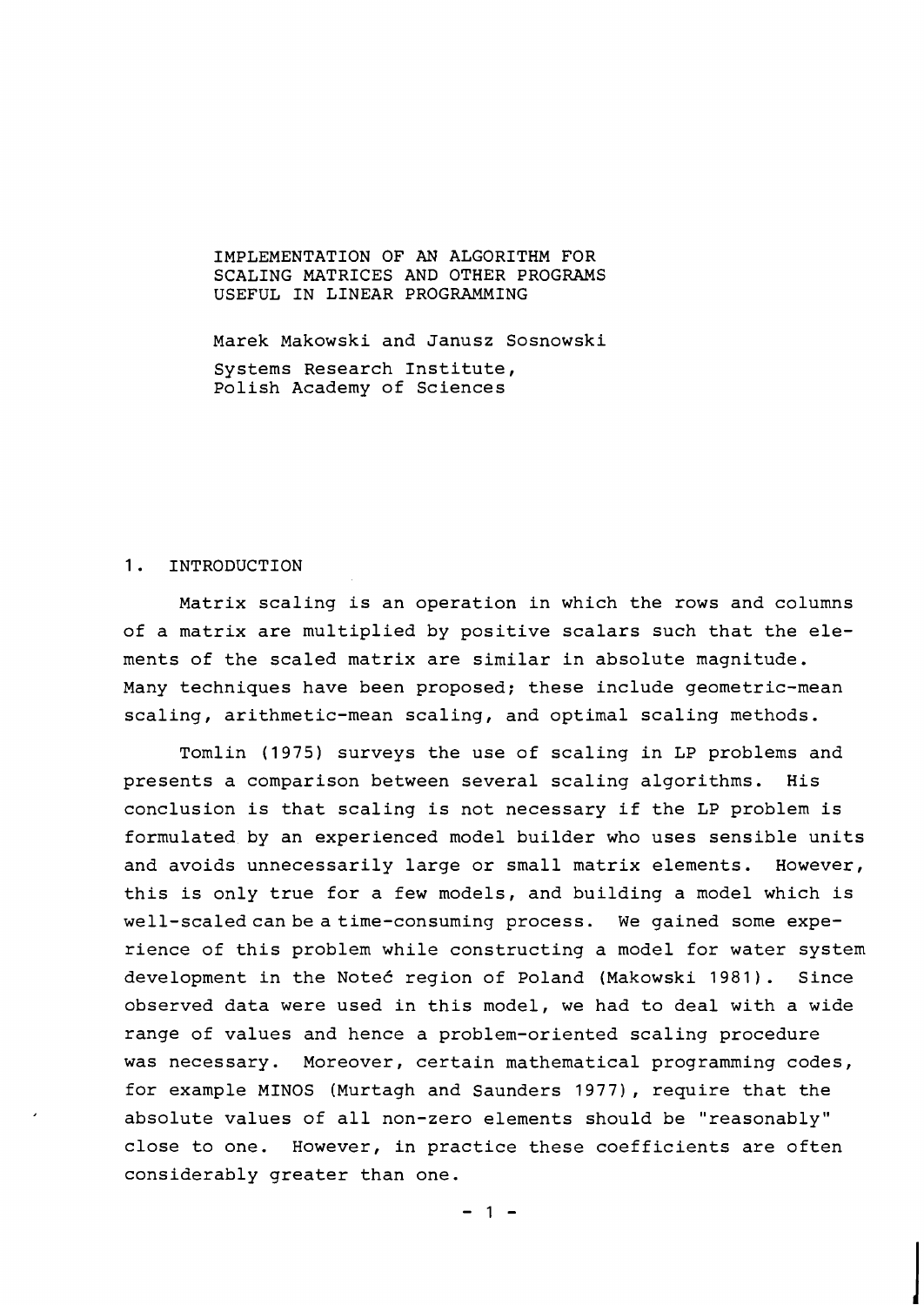The advantages of scaling can be briefly summarized as follows:

- 1. Reduction in the number of simplex iterations required to solve the problem.
- 2. Improvement in the numerical behavior of the simplex method (through a decrease in the condition number of the basic matrix).
- 3. Simplification of checking procedures and the setting up of tolerances.

This paper describes an implementation of the optimal scaling method proposed by Curtis and Reid (1972), and discusses two other programs useful in the examination and formulation of LP problems.

## 2. OPTIMAL SCALING METHOD

Let us consider a linear program with constraints

$$
A \times = b \tag{2.1}
$$

$$
d \leq x \leq q \tag{2.2}
$$

The row representing the goal function can be treated (for consistency and to ease implementation) in the same way as any other row, because, for a medium-sized problem, this would not reduce the scaling effect significantly.

Scaling involves the substitution of the set of equivalent constraints  $(2.3)-(2.5)$  for the original constraints  $(2.1)$  and  $(2.2)$ .

$$
(\text{RAC}) \times \text{I} = \text{Rb} \tag{2.3}
$$

$$
C^{-1}d \le x' \le C^{-1}q \tag{2.4}
$$

$$
x = C x' \tag{2.5}
$$

Here R = diag  $(r_1, \ldots, r_m)$  and C = diag  $(c_1, \ldots, c_n)$  are two diagonal matrices with  $r_i > 0$ ,  $c_i > 0$ . In other words, we are multiplying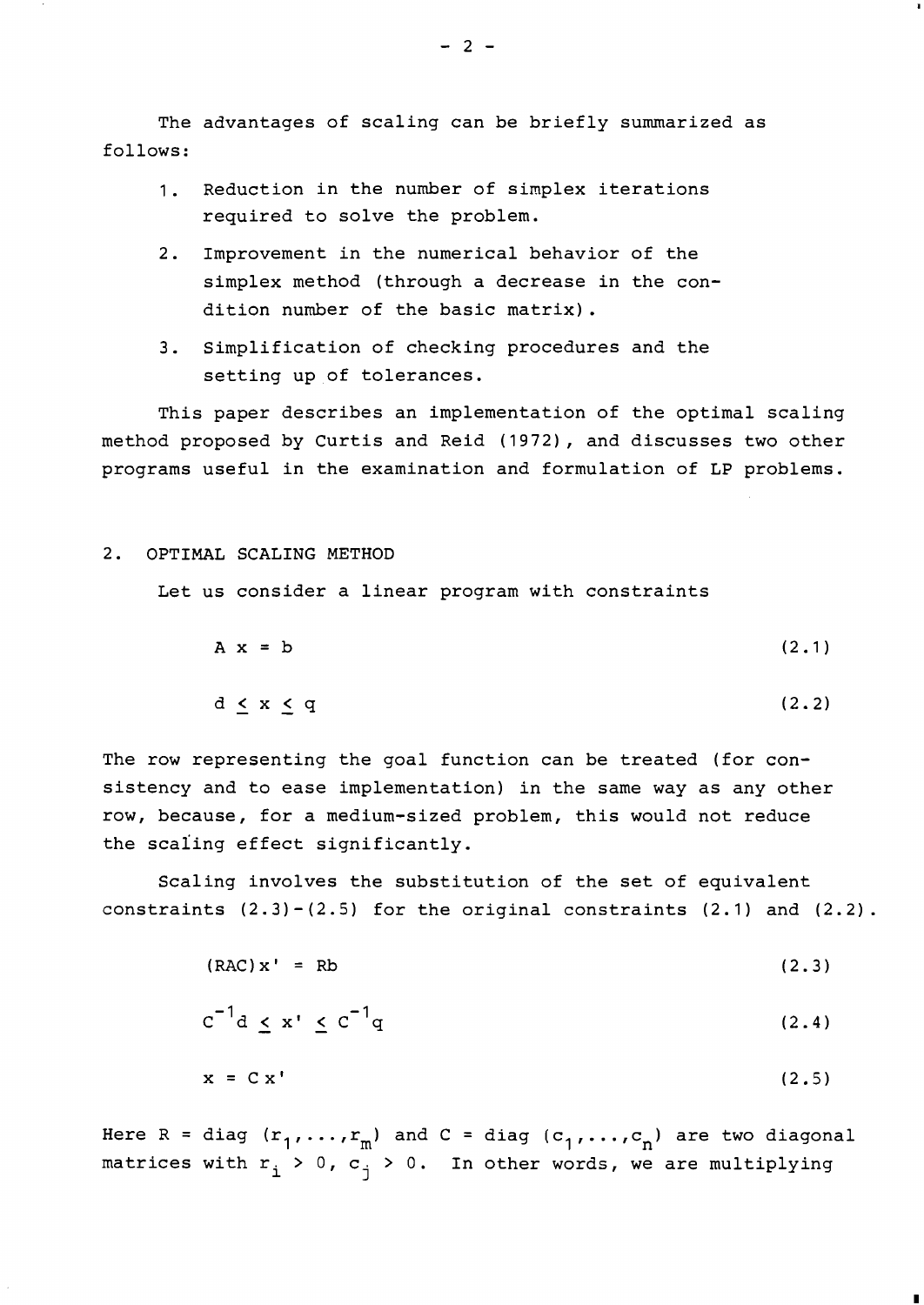the ith row by  $r_i > 0$  and the jth column by  $c_i > 0$ . If  $a_{i,j}$  is an element of matrix A, then the corresponding element  $a_{i,j}$  of matrix RAC is given by

$$
a'_{ij} = r_i c_j a_{ij}
$$
 (2.6)

Let  $J_i$  be the index set of non-zero elements in the ith row, and  $h_i$  be the number of non-zero elements in this row.

$$
J_{i} = \{j|a_{ij} \neq 0\}
$$
,  $h_{i} = \dim J_{i}$ , (2.7)  
 $i = 1,...,n$ 

Similarly, we define for the columns

$$
I_j = \{i | a_{ij} \neq 0\}, \t m_j = \dim I_j \t (2.8)
$$
  

$$
j = 1,...,m
$$

According to Curtis and Reid (1972), matrix A can be described as well-scaled if

$$
\sum_{i=1}^{m} \sum_{j \in J_i} (\log |a_{ij}|)^2 \le v \tag{2.9}
$$

for some acceptable v. Note that only non-zero elements are included in the left-hand side of (2.9) .

A matrix may be adjusted to fulfill criterion (2.9) through the use of scaling coefficients. These may be determined by minimizing the following function:

$$
f(r_1, ..., r_m, c_1, ..., c_n) = \frac{1}{2} \sum_{i=1}^{m} \sum_{j \in J_i} (log_2 r_i c_j |a_{ij}|)^2
$$
 (2.10)

Note that for numerical reasons it is advisable to use 2 as a logarithmic base and  $r_i$  and  $c_i$  should be integer powers of 2.

Let us define

$$
w_i = \lg_2 r_i \qquad i = 1, \ldots, m \qquad (2.11)
$$

$$
z_j = \lg_2 c_j
$$
  $j = 1,...,n$  (2.12)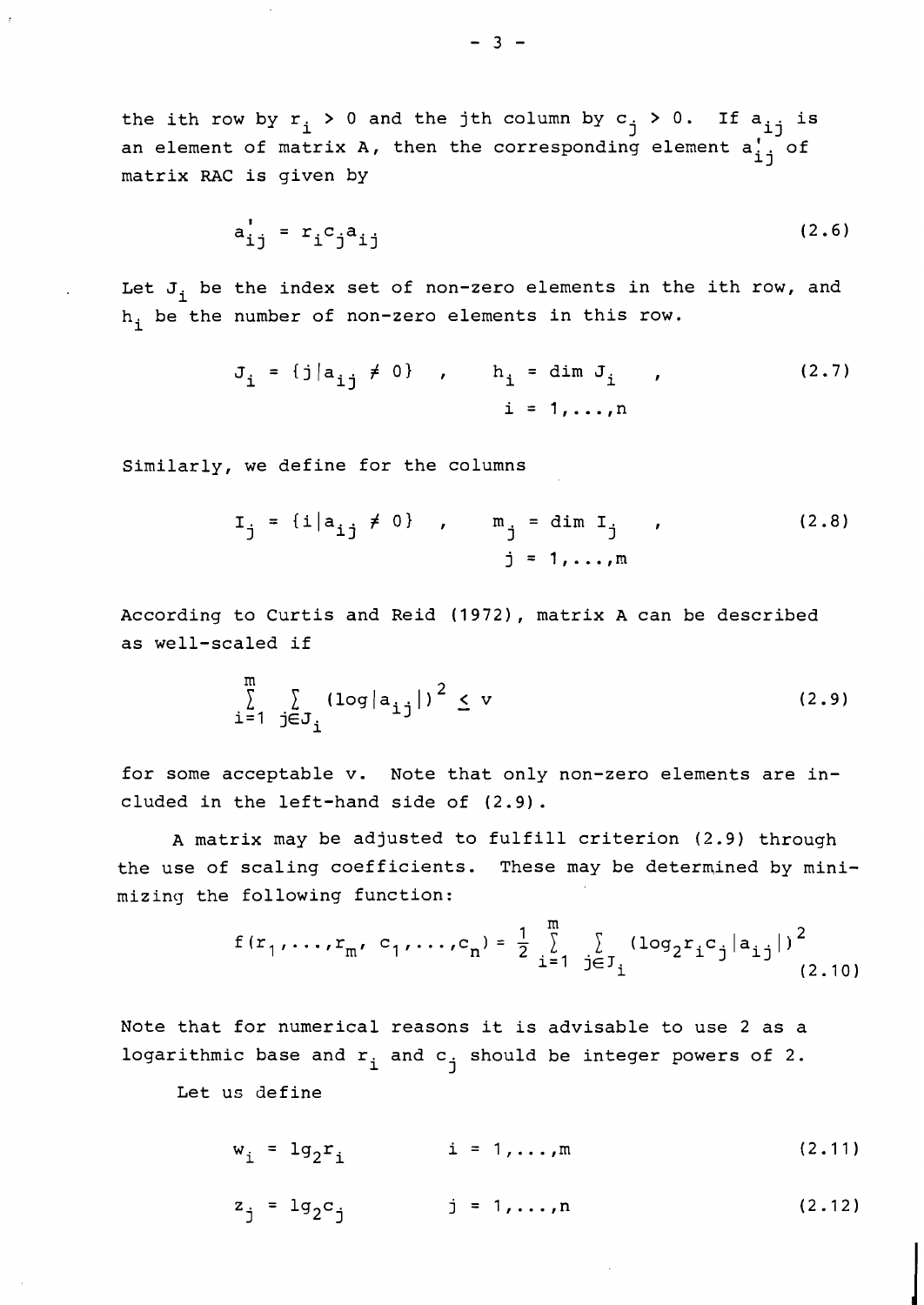Then minimization of (2.10) is equivalent to minimization of

$$
F(w_1, \ldots, w_m, z_1, \ldots, z_n) = \frac{1}{2} \sum_{i=1}^m \sum_{j \in J_i} (w_i + z_j + \log_2 |a_{ij}|)^2
$$
 (2.13)

We start by determining real values of  $w_i$  and  $z_j$  which are later rounded to the nearest integer value. The function F is quadratic with a non-negative definite Hessian with respect to  $w = (w_1, \ldots, w_m)$ and  $z = (z_1, \ldots, z_n)$ . The gradient of the function F is defined by the simple formulae

$$
\frac{\partial F}{\partial w_i} = n_i w_i + \sum_{j \in J_i} + \sum_{j \in J_i} \log_2 |a_{ij}| \quad i = 1,...,m \quad (2.14)
$$

$$
\frac{\partial F}{\partial z_j} = \sum_{i \in I_j} w_i + m_j z_j + \sum_{i \in I_j} 1 g_2 |a_{ij}| j = 1,...,n \qquad (2.15)
$$

The simple formulation of the gradient makes it possible to use a special version of the conjugate gradient method to minimize the function F. After minimization, the elements of the matrix A' are close to  $\pm$  1 and have only a small variance.

Consider the original problem:

$$
\min \sum_{j=1}^{n} P_j x_j \tag{2.16}
$$

$$
\sum_{j=1}^{n} a_{ij} x_j \le b_i \qquad i = 1, ..., m \qquad (2.17)
$$

$$
d_j \le x_j \le q_j \qquad j = 1, \ldots, n \qquad (2.18)
$$

The scaled problem now takes the form

$$
\min \sum_{j=1}^{n} p'_j x'_j
$$
 (2.19)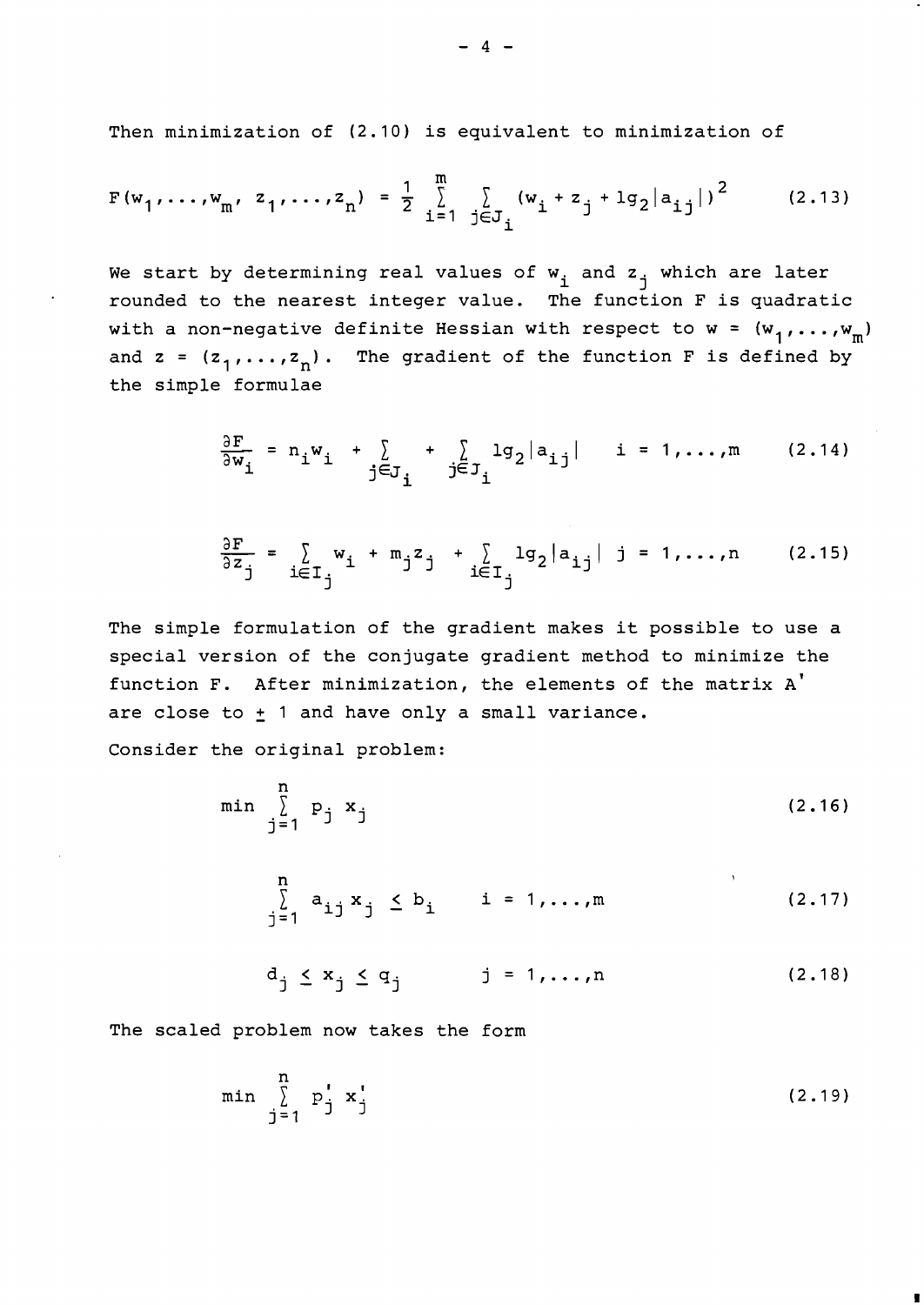$$
\sum_{j=1}^{n} a_{ij}^{'} x_{j}^{'} \leq b_{i}^{'} \qquad i = 1,...,m
$$
 (2.20)

$$
d_j' \le x_j' \le q_j'
$$
  $j = 1,...,n$  (2.21)

where

$$
a'_{ij} = r_i c_j a_{ij} , p'_j = p_j c_j , b'_i = b_i r_i ,
$$
  

$$
d'_j = d_j / c_j , q'_j = q_j / c_j
$$
 (2.22)

If  $\hat{\mathbf{x}}_i^{\dagger}$  and  $\hat{\lambda}_i^{\dagger}$  are the primal and dual solutions of the scaled problem, then the primal and dual solutions of the original problem may be calculated easily using the relations

$$
\hat{\mathbf{x}}_{j} = \mathbf{c}_{j} \hat{\mathbf{x}}_{j}^{\dagger} , \hat{\lambda}_{i} = \hat{\lambda}_{i}^{\dagger}/\mathbf{r}_{i}
$$
 (2.23)

#### 3. THE ALGORITHM

The code developed for scaling is composed of two routines. The first handles the input of an MPSX file and the output of the scaled MPSX file. It also performs formal and consistency checks on the input files (see the users' guide in Section 4). This routine should be modified if linked directly with an LP package. The second routine performs the actual scaling.

Function (2.13) may be minimized by solving a system of linear equations but this problem would have dimensions  $(n + m) \times (n + m)$ compared with only n **x** m for a scaled problem. Fence, and because of the structure of the problem, it seems reasonable to use a specialized conjugate gradient method, and we have therefore adopted one such method proposed by Tomlin (1975). We will not describe this method in detail; it is sufficient to note that no precise minimization of  $(2.13)$  is required. Curtis and Reid (1972) have suggested rounding the results to the nearest integer, and we have followed this approach to ensure that scaled and rescaled problems are identical,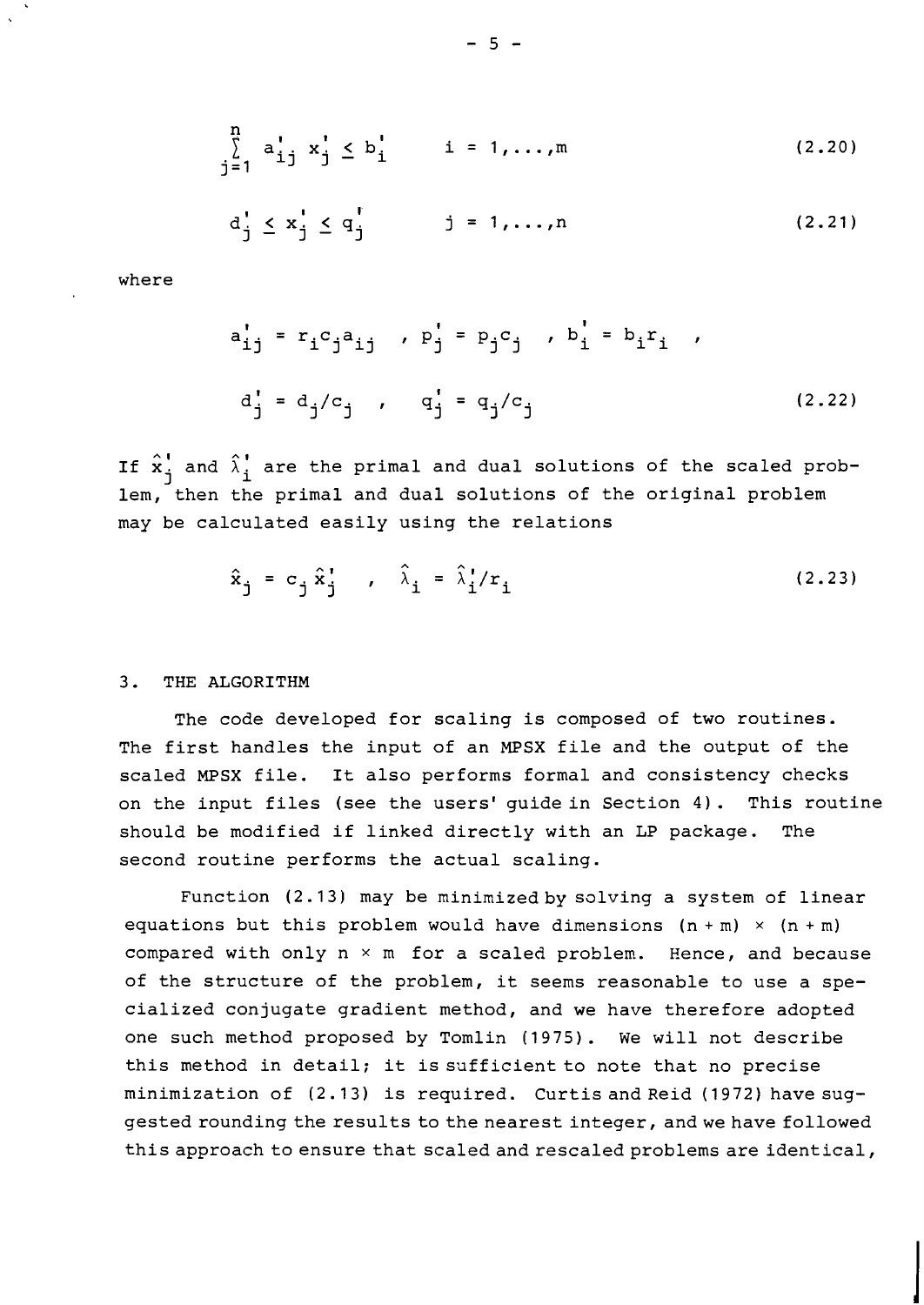even at the expense of increasing v (although this increase should not be significant) .

Several applications of the program confirmed an obvious expectation that the value of function (2.13) (v) should decrease rapidly during the first few iterations. A typical run (274 columns, 250 rows) is presented as an illustration in Table 1. The following notation is used: gn is the square of the gradient norm; v represents the value of function (2.13) (i.e., the sum of the squares of the logarithms of the absolute values of the non-zero matrix elements), here divided by the number of elements considered; var represents the variance; min. coeff. and max. coeff. give the values of the smallest and largest matrix elements, respectively. We do not use the gradient norm as the stop criterion; we have chosen instead

$$
\text{stop if } (v^k/v^{k-1} \ge \varepsilon) \tag{3.1}
$$

where  $v^k$  is the value of  $(2.13)$  in the kth iteration and  $\varepsilon$  is a number slightly less than one. We found that less than 10 iterations are usually required to obtain a solution with  $\varepsilon \sim 0.97$ , irrespective of the size of the problem; this was also reported by Tomlin (1975). Also, if changes have been made to the matrix, the program may be started using scaling coefficients obtained in a previous run, and a satisfactory solution can often be obtained after only 2-4 iterations.

Murtagh and Saunders (1977) have suggested that the optimal yalue of the variables is less than 100, but at the same time not too close to zero - presumably to deal with nonlinear problems. In addition, there is no unique solution for scaling factors, despite the fact that the scaled matrices obtained are the same. We have therefore introduced an option that makes it possible to scale the non-zero bounds by the same factor as the corresponding column. This is achieved by replacing (2.13) by

$$
F = \frac{1}{2} \sum_{i=1}^{m} \sum_{j \in J_i} (w_i + z_j + 1g_2 |a_{ij}|)^2 + \frac{n}{21g_2(100)} \sum_{j \in B} (1g_2 |bnd_j| - z_j)^2
$$
\n(3.2)

 $-6-$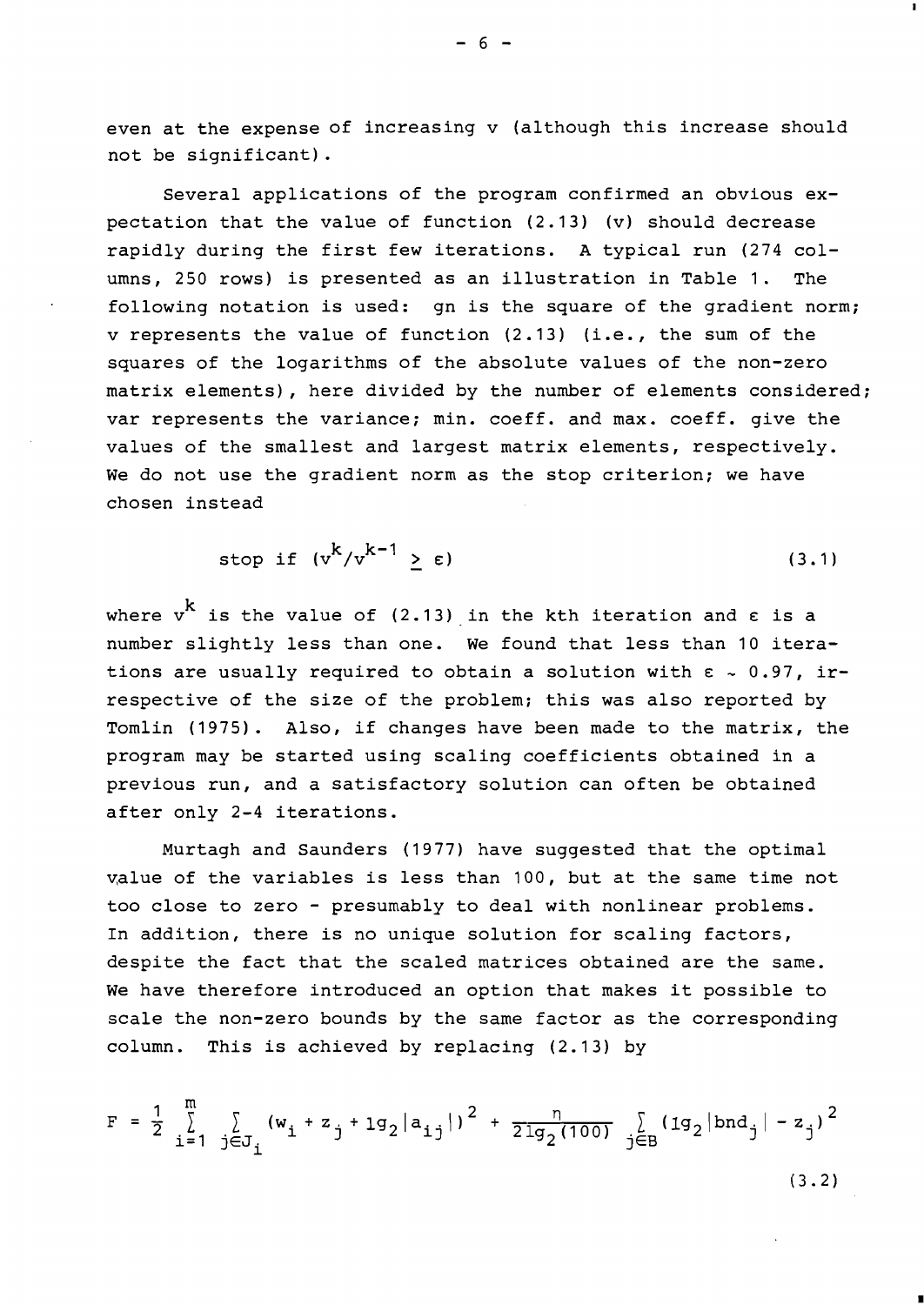|  |  |  |  |  |  |  | Table 1. A typical run of the algorithm |
|--|--|--|--|--|--|--|-----------------------------------------|
|--|--|--|--|--|--|--|-----------------------------------------|

| iter                    | gn           | v      | var        | min. coeff.    | max. coeff.  |
|-------------------------|--------------|--------|------------|----------------|--------------|
| $\mathbf{1}$            | $.20977+006$ | 67.352 | .13760+007 | .14380-004     | $.37330+008$ |
| $\mathbf{1}$            | 94430.       | 11.427 | 18133.     | .25970-004     | $.40538+006$ |
| $\overline{2}$          | 61623.       | 5.3163 | 21.325     | .42776-003     | 208.52       |
| $\overline{\mathbf{3}}$ | 37230.       | 2.6221 | 27.075     | .39398-002     | 360.18       |
| $\boldsymbol{4}$        | 14181.       | 1.8025 | 18.839     | $.20074 - 001$ | 258.64       |
| 5                       | 7309.9       | 1.0908 | 2.6722     | .15036-001     | 27.820       |
| $\overline{6}$          | 4430.6       | .84754 | 2.0175     | .21887-001     | 17.189       |
| $\overline{7}$          | 1061.5       | .69083 | 2.3809     | $.40653 - 001$ | 23.570       |
| 8                       | 325.92       | .62609 | 1.8142     | $.45586 - 001$ | 18.333       |
| 9                       | 145.86       | .59842 | 1.9773     | .37408-001     | 22.794       |
| 10                      | 121.04       | .58523 | 1.8956     | .48150-001     | 21.110       |
| 11                      | 43.111       | .57784 | 1.9173     | .37568-001     | 23.233       |
| 12                      | 26.163       | .57360 | 1.8912     | .42186-001     | 22.261       |
| 13                      | 38.864       | .57117 | 1.8778     | $.39494 - 001$ | 21.851       |
| 14                      | 44.528       | .56992 | 1.8784     | .38709-001     | 21.791       |
| 15                      | 27.583       | .56712 | 1.8997     | $.38330 - 001$ | 21.792       |
| 16                      | 30.357       | .56329 | 1.8520     | $.31154 - 001$ | 20.227       |
| 17                      | 36.233       | .56021 | 1.8234     | $.27431 - 001$ | 18.884       |
| 18                      | 31.218       | .55898 | 1.8139     | $.26274 - 001$ | 18.239       |
| 19                      | 20.215       | .55661 | 1.8150     | .24535-001     | 16.787       |
| 20                      | 19.159       | .55436 | 1.8044     | $.23443 - 001$ | 14.981       |
| 21                      | 16.702       | .55206 | 1.7956     | $.22364 - 001$ | 15.098       |
| 22                      | 11.132       | .55055 | 1.7839     | $.20904 - 001$ | 15.740       |
| 23                      | 19.509       | .54940 | 1.7663     | $.19637 - 001$ | 15.352       |
| 24                      | 5.1783       | .54903 | 1.7595     | .19179-001     | 15.225       |
| 25                      | 2.8303       | .54864 | 1.7477     | .18479-001     | 15.375       |
| 26                      | 4.7975       | .54814 | 1.8083     | $.18001 - 001$ | 15.975       |
| 27                      | 1.6822       | .54794 | 1,7514     | .17199-001     | 15.416       |
| 28                      | 1.9503       | .54765 | 1.7702     | $.16381 - 001$ | 15.722       |
| 29                      | 2.3080       | .54756 | 1.7722     | $.16105 - 001$ | 15.683       |
| 30                      | 1.0800       | .54746 | 1.7684     | .15715-001     | 15.554       |
| 31                      | .41004       | .54735 | 1.7766     | .15392-001     | 15.738       |
| 32                      | .41714       | .54730 | 1.7744     | $.15314 - 001$ | 15.713       |
| 33                      | .40357       | .54729 | 1.7751     | $.15284 - 001$ | 15.720       |
| 34                      | .12791       | .54726 | 1.7776     | $.15203 - 001$ | 15.755       |
| 35                      | .12263       | .54725 | 1.7751     | $.15238 - 001$ | 15.717       |
| 36                      | .72795-001   | .54724 | 1.7777     | $.15046 - 001$ | 15.765       |

**I**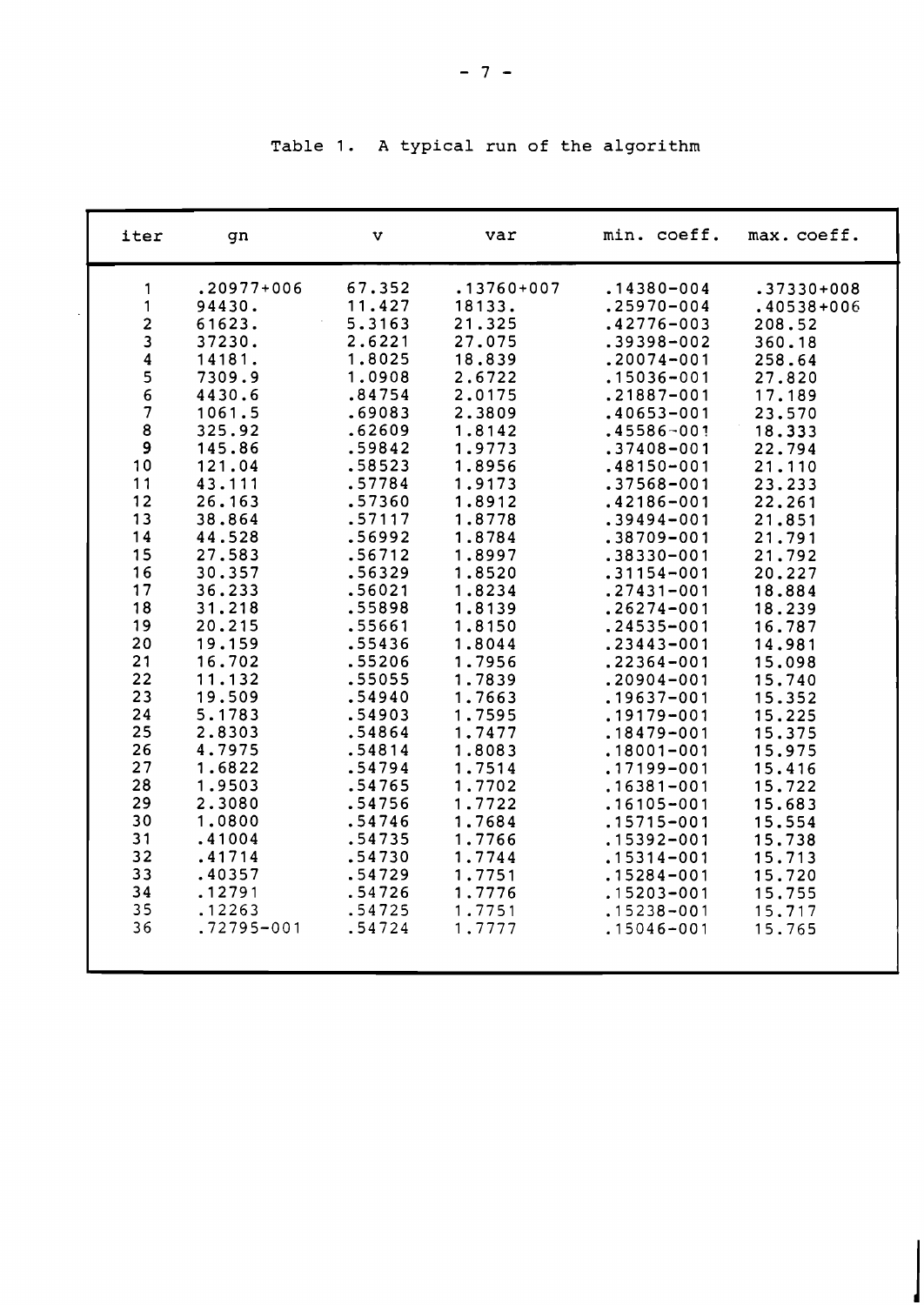where B is the set of indices for the non-zero bounds and bnd<sub>;</sub> are where B is the set of fluites for the hon-zero bounds and bhd<sub>j</sub><br>the values of the bounds.

Hence, instead of (2.15) we have

$$
\frac{\partial F}{\partial z_j} = m_j z_j + \sum_{i \in I_j} (w_i + \log_2 |a_{ij}| - \frac{n \cdot s_j}{\log_2(100)} \tag{3.3}
$$

where

$$
s_j = \begin{cases} 0 & \text{if } bd_j = 0 \\ 1g_2 | bd_j| & \text{otherwise} \end{cases}
$$
 (3.4)

The original program is not reproduced in this paper, but is available on the VAX (see Section 4); details may be obtained from the authors.

#### 4. USERS' GUIDE

The program is written in FORTRAN ASCII and has been implemented on the VAX at IIASA. Both the source code and the compiled program are available on /uc/makowski/lp; the source code is on file "scale.£" (or "sca1e.f.C" if compacted), while the compiled program is on file "scale".

## 4.1 Dimensions

The program can handle problems of the following dimensions in its present form:

|  | No. of matrix elements  | 8000 |
|--|-------------------------|------|
|  | No. of columns          | 1000 |
|  | No. of rows             | 700  |
|  | No. of bound sec. cards | 1000 |
|  | No. of ranges           | 100  |

If it is wished to solve problems larger than this, certain changes must be made (see comment in source problem).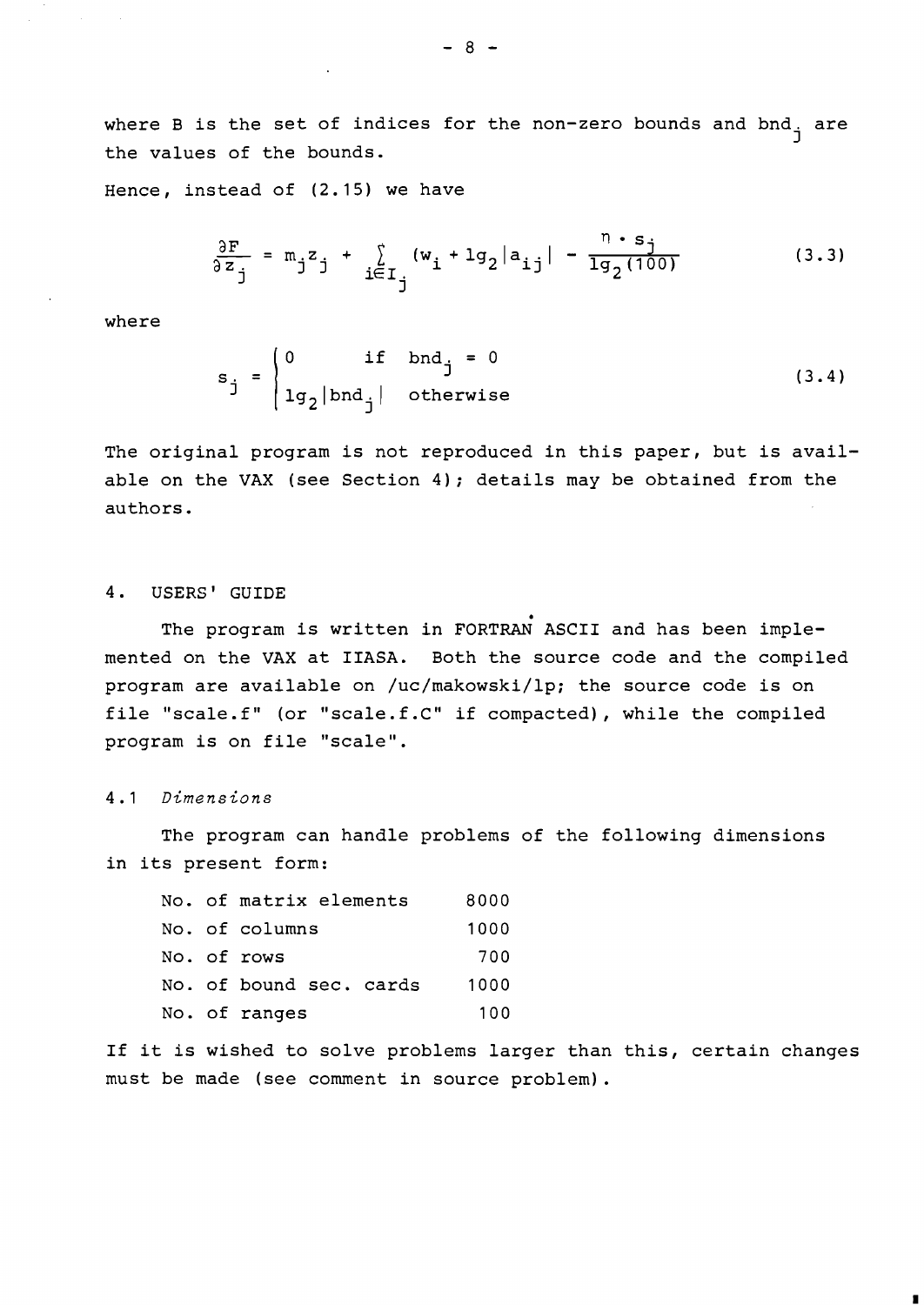# **4.2** ~nput/output units

The following list gives the units used for various files:

- **<sup>2</sup>** Matrix to be scaled (in MPSX format)
- **<sup>3</sup>** Control cards (nine items, first seven in free format)
	- 1. Given starting (or optimal) point? (logical)
	- **2.** Optimal scaling desired? (logical)
	- **3.** Iteration log requested? (logical)
	- **4.** Check for parallel rows requested? (logical)
	- 5. Maximum number of iterations (integer)
	- 6. Epsilon (stop criterion) (real)
	- 7. Eta (weight coefficient) (real)
	- 8. Right-hand side set (format A8)
	- 9. Bounds set (format A8)
- **<sup>4</sup>** Starting or optimal point (scaling coefficient)
- <sup>6</sup> DiagnosticsofMPSX file and information on program flow
- <sup>7</sup> Output of optimal scaling coefficients
- <sup>8</sup> Iteration log (if requested)
- <sup>9</sup> Scaled matrix (in MPSX format)

### **4.3** Suggested values of control parameters

The program uses the nine parameters listed in the previous section; a sample set of parameters is available on /uc/makowski/ lp/consc. The following points should be noted when setting the parameters:

- 1. It is best to use previously obtained scaling coefficients as the starting point (in the same way that an old basis is used in LP).
- 2. Optimal scaling should not be suppressed unless there is some special reason for it.
- **3.** The iteration log is useful only in certain applications, and hence it is generally better to avoid it.
- **4.** A check of parallel rows should be performed only during the first run and after major changes have been made to the problem.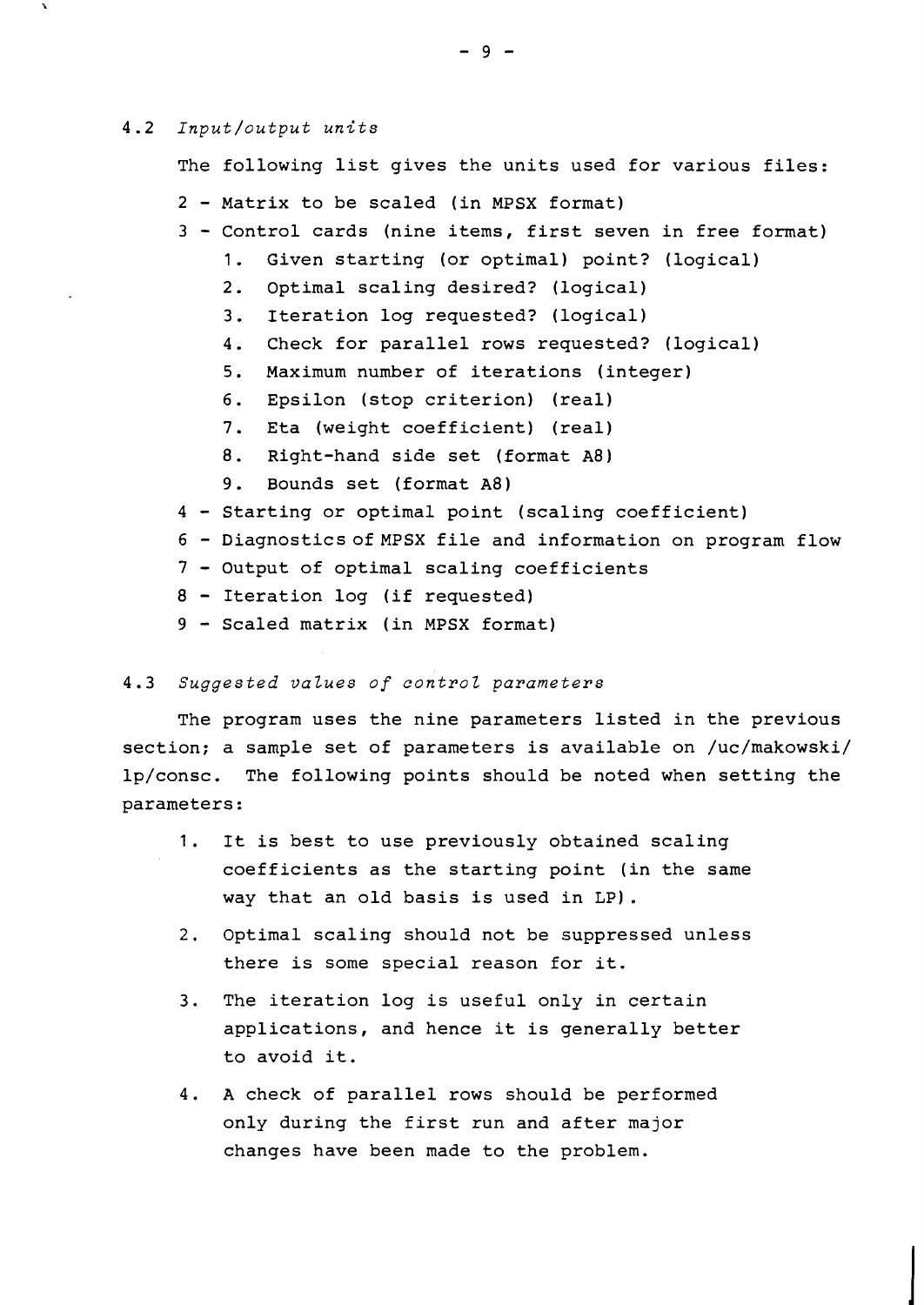- 5. The maximum number of iterations should be about 15.
- 6. The recommended value of the stop criterion is slightly less than one  $(0.95 - 0.97)$ .
- 7. The weight coefficient is concerned with the values of bounds and can be either zero or non-zero. Nonzero values of eta are recommended for problems that have significantly large (or small) bounds. There is no universal rule for choosing eta, and hence we advise starting with eta =  $0.5$  and going up to eta = 5; should the values of the bounds still be unsatisfactory, eta should be increased even further. (However, note that very high values of eta may reduce the efficiency of scaling.) On the other hand, if the values of the bounds are satisfactory then eta should be set at zero in the next scaling of the problem, provided that the same starting point is used.
- 8. The values of the right-hand side set and bounds set should obviously correspond to the desired sets of relevant values.
- *4.4 Formal and consistency checking performed by the program*  The program checks for the following errors or inconsistencies:
	- formal errors in the input file (also garbage and premature eof )
	- illegal sequence of sections
	- duplicated or undefined names (columns, rows) in all sections
	- illegal indicators (describing rows and bounds)
	- split columns
	- inconsistency in the section dealing with bounds
	- parallel rows (if requested)
	- columns and rows that have zero or only one entry
	- zero elements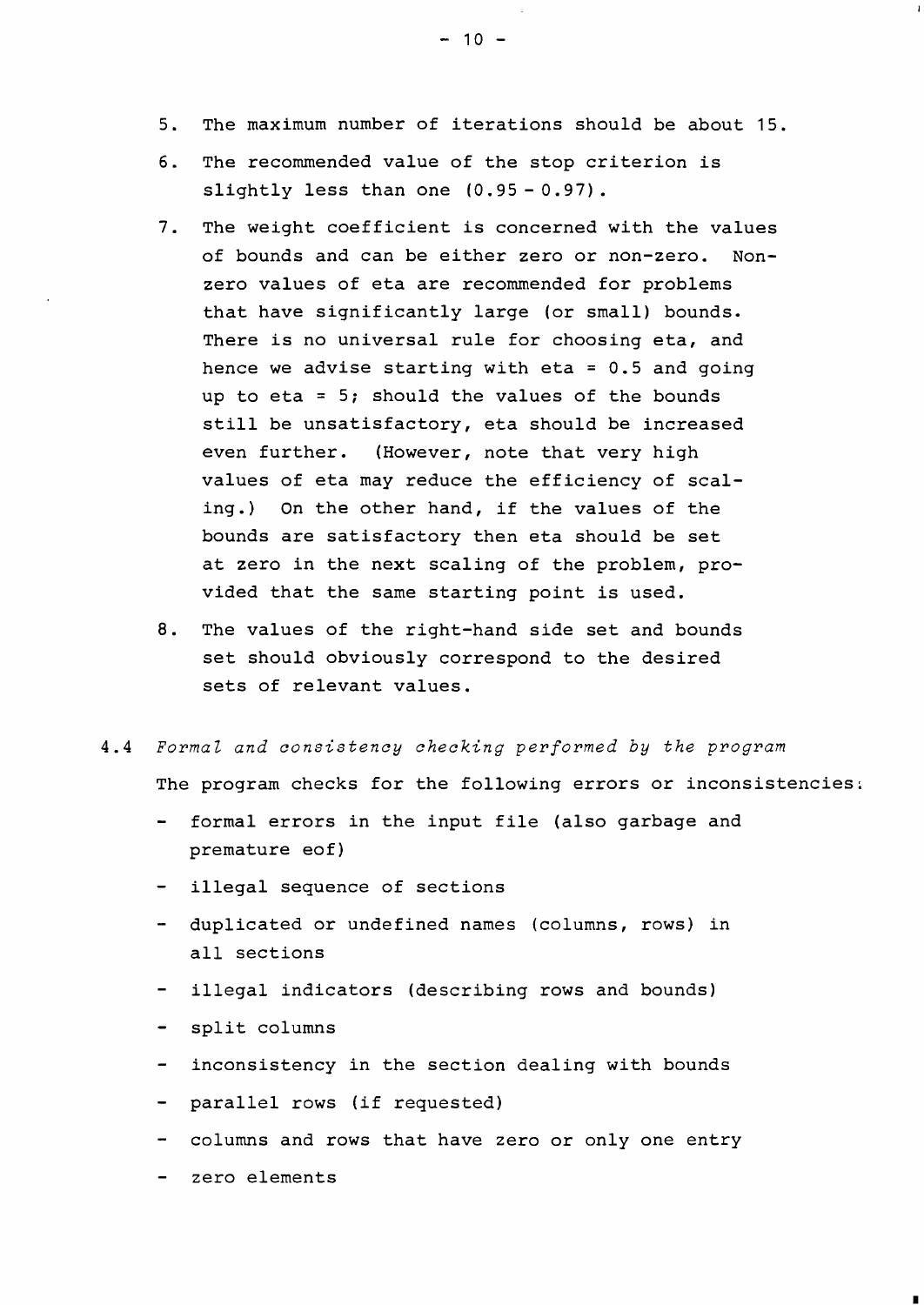4.5 *Information provided by the program* 

All of the computer printout is self-explanatory, and hence there is no need to describe it in detail. It is only necessary to define the variables: v represents the value of (2.13) divided by the number of non-zero elements; var represents the variance; rhs represents s; ranges, bounds, coeff. refer to the numbers of the corresponding quantities that are non-zero.

# 4.6 *Reliability*

The program has been operational only since July 1981, and therefore only a small number of problems have been investigated. This also means that we may not have traced all of the bugs, and we would be grateful if future users could let us (or Zenon Fortuna at IIASA) know of any problems that they encounter.

The responses of the program to various situations that may occur in practice are summarized below.

- 1. Any error in the control cards (see Section 4.3) will cause the program to terminate.
- 2. The program continues reading the MPSX input file even if errors are detected, unless the errors are very serious (for example, if part of a row is missing).
- 3. If major errors are detected while the input file is being processed, the program terminates when processing is complete.
- 4. If errors are detected in the file of starting points (previously computed scaling coefficients) a new starting point is assumed and the process is continued; this is also done if the dimensions of the problem are inconsistent with those of a given starting point.
- 5. If the determination of scaling factors is interrupted on reaching the iteration limit, the current coefficients are stored.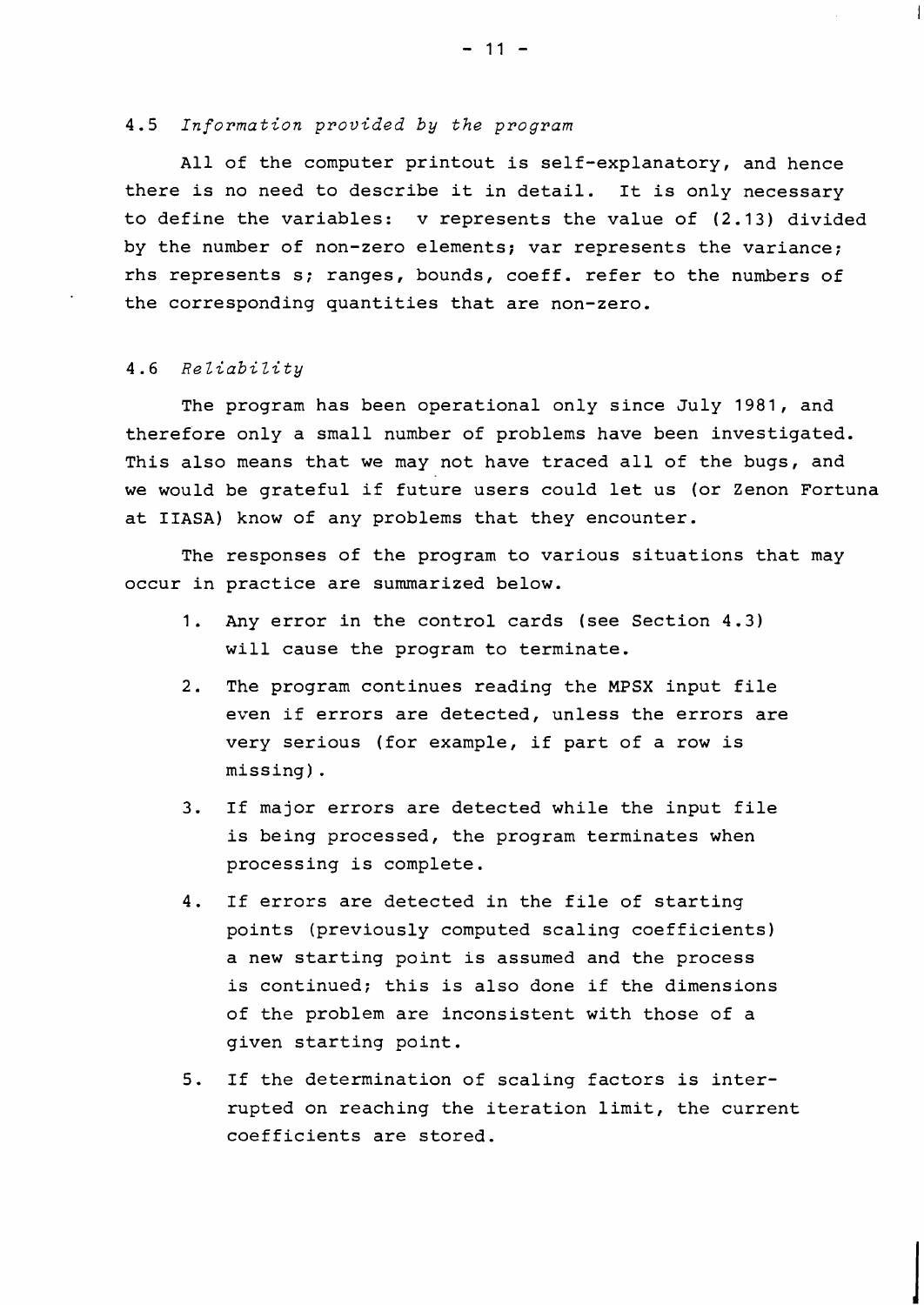#### 4.7 *Calling statement*

Assume that the input MPSX file is on file "data". The calling sequence is then as follows:

/uc/makowski/scale 2=data 3=ctr 4=old 7=new 9=fil-9 File "ctr" should contain control cards - see Sections 4.2 and 4.3 and the example on uc/makowski/lp/consc. Files "old" and "new" contain scaling coefficients (previously computed values and current values), and file "fil-9" contains the MPSX file ready for use by MINOS.

The scaling algorithm has recently been linked to the MINOS package at IIASA by Zenon Fortuna, who has also developed a rescaling routine linked to this package. (Please contact Computer Services for information on using these programs.)

### 4.8 *Other programs useful in LP*

There are two other programs that are useful in LP problems, and both are available in /uc/makowski/lp. The first not only provides the diagnostic help described in Section 4.4, but also makes it possible to print out the matrix by rows. This is the most concise way of printing matrices and is also the most useful format for examining them. We recommend that the matrix should be examined in this way after any major changes have been introduced into the problem. The printout generated should be self-explanatory.

The following list gives the units (note control cards on unit 3) used for various files:

- <sup>3</sup> Control cards (four items, first two in free format)
	- 1. Matrix printout by rows requested? (logical)
	- 2. Checking for parallel rows requested? (logical)
	- 3. Right-hand side set (format A8)
	- 4. Bounds set (format A8)
- <sup>4</sup> Matrix printout (by rows)
- <sup>6</sup> Diagnostics and information on program flow
- 11 Matrix to be examined (in MPSX format)

 $-12 -$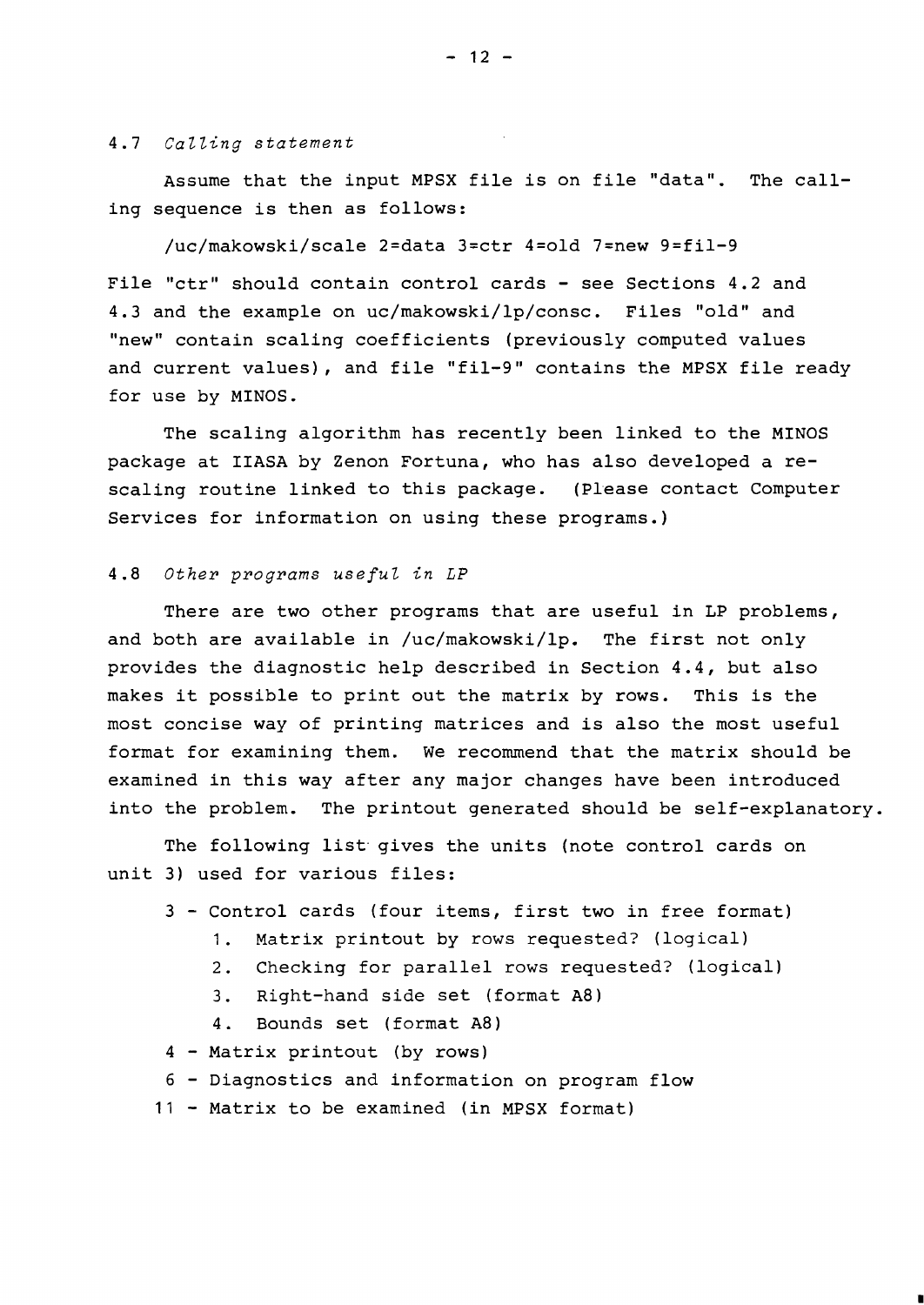The program can handle problems of the following dimensions in its present form:

|  | No. of matrix elements  | 8000 |
|--|-------------------------|------|
|  | No. of columns          | 1000 |
|  | No. of rows             | 700  |
|  | No. of bound sec. cards | 1000 |
|  | No. of ranges           | 100  |

If it is wished to solve problems larger than this, certain changes must be made (see comment in source problem). The calling statement for this program is:

/uc/makowski/lp/byrows 3=ctr 4=matr 11=data

The second program makes it possible to merge up to five LP models into one, generating a resultant MPSX file that may be used to solve multicriteria problems, and/or aggregating rows selected according to the second character in the name of the row. This program can also print out the final matrix by rows.

It is possible to generate a problem equivalent to solving

to the second character in the  
an also print out the final mat  
is possible to generate a profile  

$$
x = \arg \max_{i} \min_{\alpha_i \overline{q}_i} \left( q_i - \overline{q}_i \right)
$$

 $q_i = \sum \beta_i x_i$ 

where x belongs to a set defined by the aggregated model,  $q_i$  is the ith criterion,  $\bar{q}_i$  is the reference point for the ith criterion,  $\alpha_i$  is the corresponding weighting coefficient (positive if the criterion is to be maximized and negative if it is to be minimized), and  $i \leq 50$ .

To solve this problem we must prepare a file which defines the criteria and reference points used. The first and second lines of the file contain the name of the first criterion (which must not be used as a row or column name in any of the other models or files to be read), and the values of the corresponding reference point  $\bar{q}_i$ and weighting coefficient  $\alpha_i$ , respectively. The third and fourth lines give the corresponding information for the second criterion, and this process is continued until the names, reference points,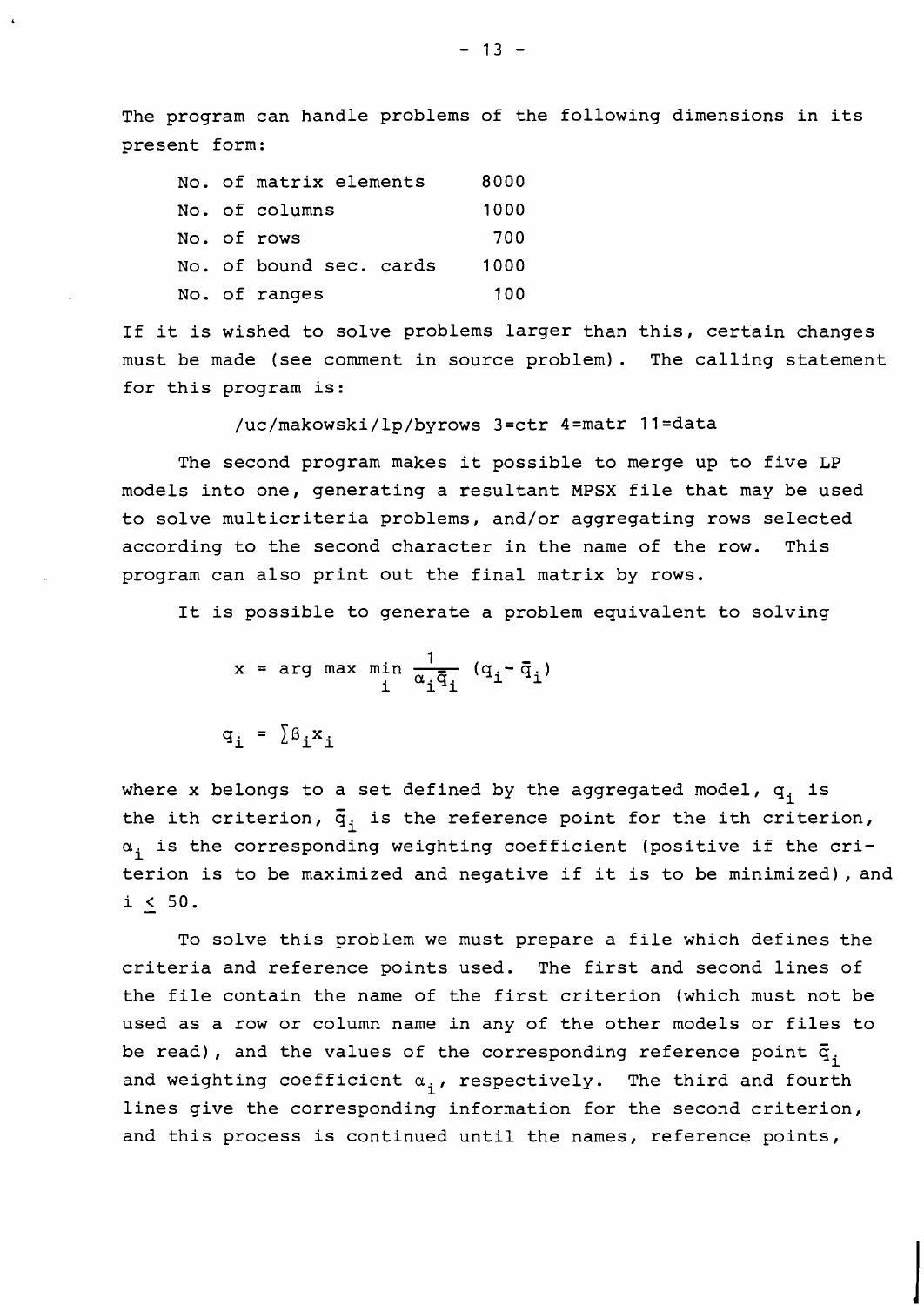and weighting coefficients of all criteria have been listed. An asterisk is entered on the next line to indicate that this part of the file has been completed.

The next three lines give the name of the first criterion, the name of one of the variables included in this criterion  $(x_i)$ , and the corresponding coefficient  $\rho_i$ . This information is repeated for all of the variables in the first criterion, and then for all variables in all other criteria. The list is once again concluded with an asterisk.

As an illustration, consider the following problem. We have two criteria

> goal 1 =  $0.5x_1 + 0.9x_2 - 0.3x_3$ goal 2 =  $0.3x_1 - 0.4x_4$

and wish to maximize the first and minimize the second with (17,9) as the reference point. The file should be prepared as follows:

> goal 1 17,1 goal 2  $9, -1$ \* goal 1 xl 0.5, goal 1 x2 0.9, goal 1 x3  $-0.3,$ goal 2 xl  $0.3,$ goal 2 x4  $-0.4$ , \*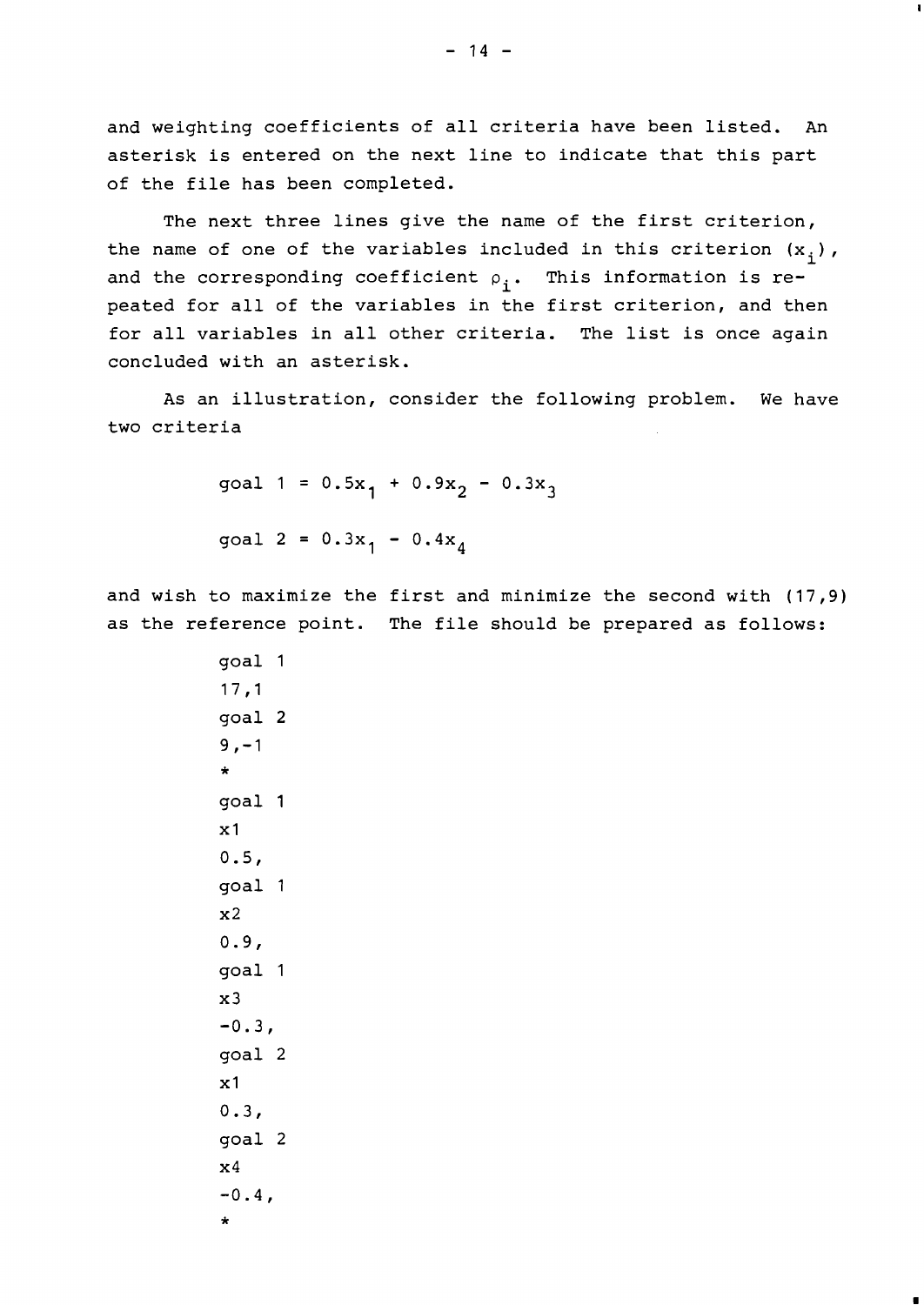Note that this approach may be used to define a new goal function without involving any change in the aggregated model. Note also that this approach cannot be used simply by supplying an empty file on unit 2.

All of the actions performed by the program (including the diagnostic aid discussed above) are reported clearly and unambiguously. The only question requiring any comment is the problem of duplicated columns. In this case, if we allow the same name to be used for columns in different models, the output matrix must be sorted. However, this should not be confused with the problem of splitting columns in one model, which is always reported as an error.

The following list gives the units used for various files:

- <sup>2</sup> Definition of multicriteria problem (if required)
- <sup>3</sup> Control cards (11 items, in free format if not specified)
	- 1. Title of aggregated model (format A8)
	- 2. Matrix printout by rows requested? (logical)
	- 3. Checking for parallel rows requested? (logical)
	- 4. Number of models to be merged (integer)
	- 5. Right-hand side set (format A8)
	- 6. Bounds set (format A8)
	- 7. Duplicated columns allowed? (logical)
	- 8. Number of characters indicating aggregation (integer)
	- 9. Characters (second in row name) indicating aggregation (format 1X,SA1)
	- 10. Number of characters indicating change of row type (integer **<sup>1</sup>**
	- 11. Characters (must be subset of that described in 9) indicating change of row type and a new type of row  $(format 5(1X, 2A1))$
- **<sup>4</sup>** Matrix printout (by rows)
- <sup>6</sup> Diagnostics and information on program flow
- <sup>9</sup> Output matrix in MPSX format
- <sup>11</sup> First matrix to be merged (in MPSX format)
- <sup>12</sup> Second matrix
- $13$  Third matrix
- <sup>14</sup> Fourth matrix
- 15 Fifth matrix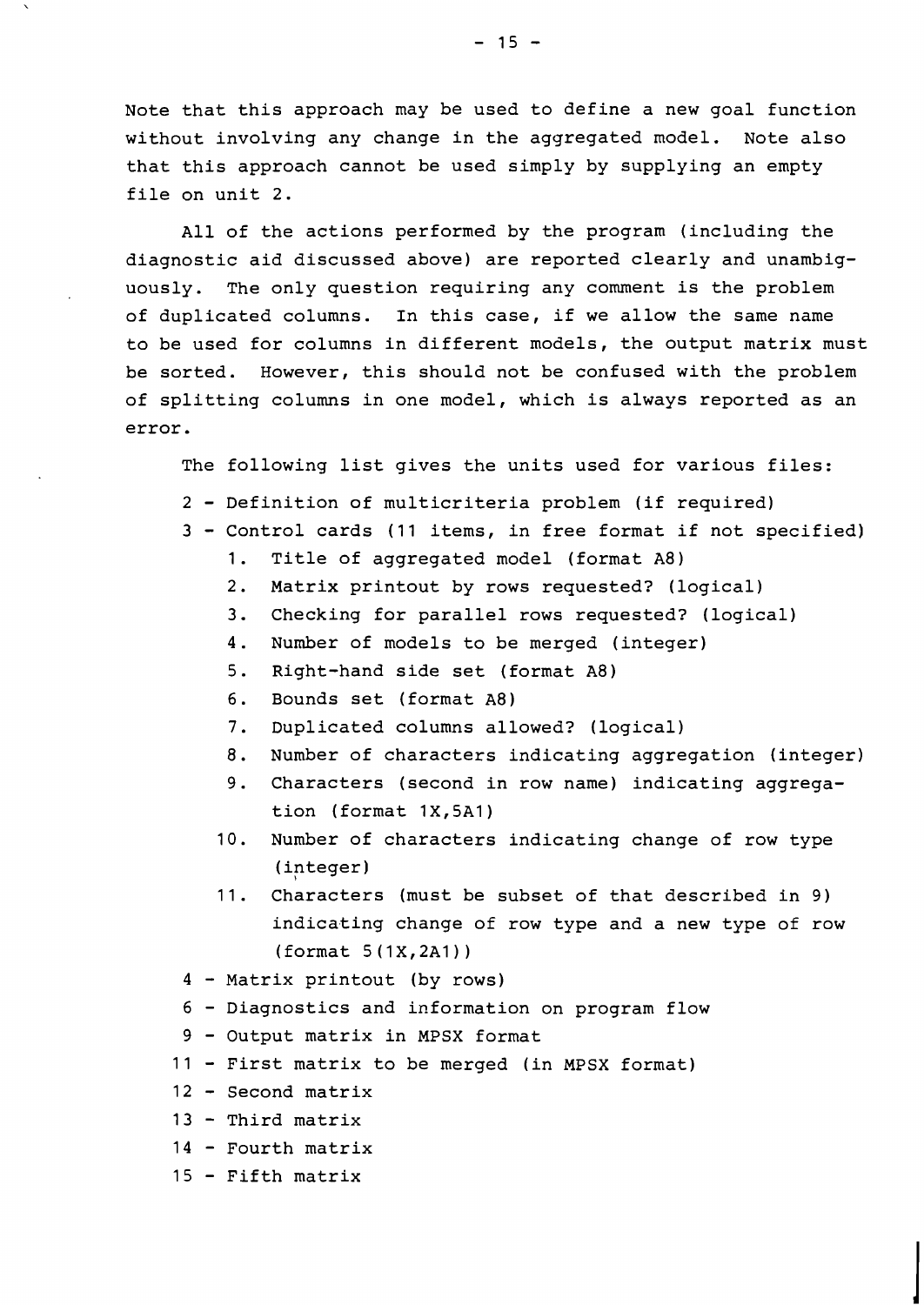The program can handle problems of the following dimensions in its present form:

|  | No. of merged models    | -5   |
|--|-------------------------|------|
|  | No. of matrix elements  | 8000 |
|  | No. of columns          | 1000 |
|  | No. of rows             | 700  |
|  | No. of bound sec. cards | 1000 |
|  | No. of ranges           | 100  |

If it is wished to solve problems larger than this, certain changes must be made (see comment in source program). The calling statement for this program is:

/uc/makowski/lp/merge 3=ctr 4=matr 9=fil-9 ll=datal 12=data2 etc. where data1, data2, etc. contain the MPSX input files, one for each model. It is possible to merge up to five models, in which case units 11-15 are used to input the data.

### 5. VERIFICATION AND EVALUATION OF THE ALGORITHM

Two problems have been used to test the scaling algorithm discussed in this paper. The first involved a model for water system development in the Upper Noteć region, which was constructed using observed data with widely varying magnitudes (largest 3.37 x  $10^{+7}$ , smallest  $4.77 \times 10^{-6}$ ). The specialized scaling program has been used on the model both in Poland and at IIASA. We have found it impossible to solve the problem by MINOS without scaling. After several trials using different tolerances (some of which were really unacceptable), we were forced to give up, although the MPSX file is still available for other trials\*. However, the scaled problem has been solved without difficulty. Our second example was a model describing individual farms. Although the difference between the largest and smallest elements is not very great (800 and 0.001, respectively) the application of scaling has cut down the number of iterations by almost half (1257 without scaling compared with 623 after scaling), only slightly decreasing the dif-

<sup>\*</sup>  The data for the LP problem that cannot be computed by MINOS without scaling are stored on the file uc/makowski/lp/sample.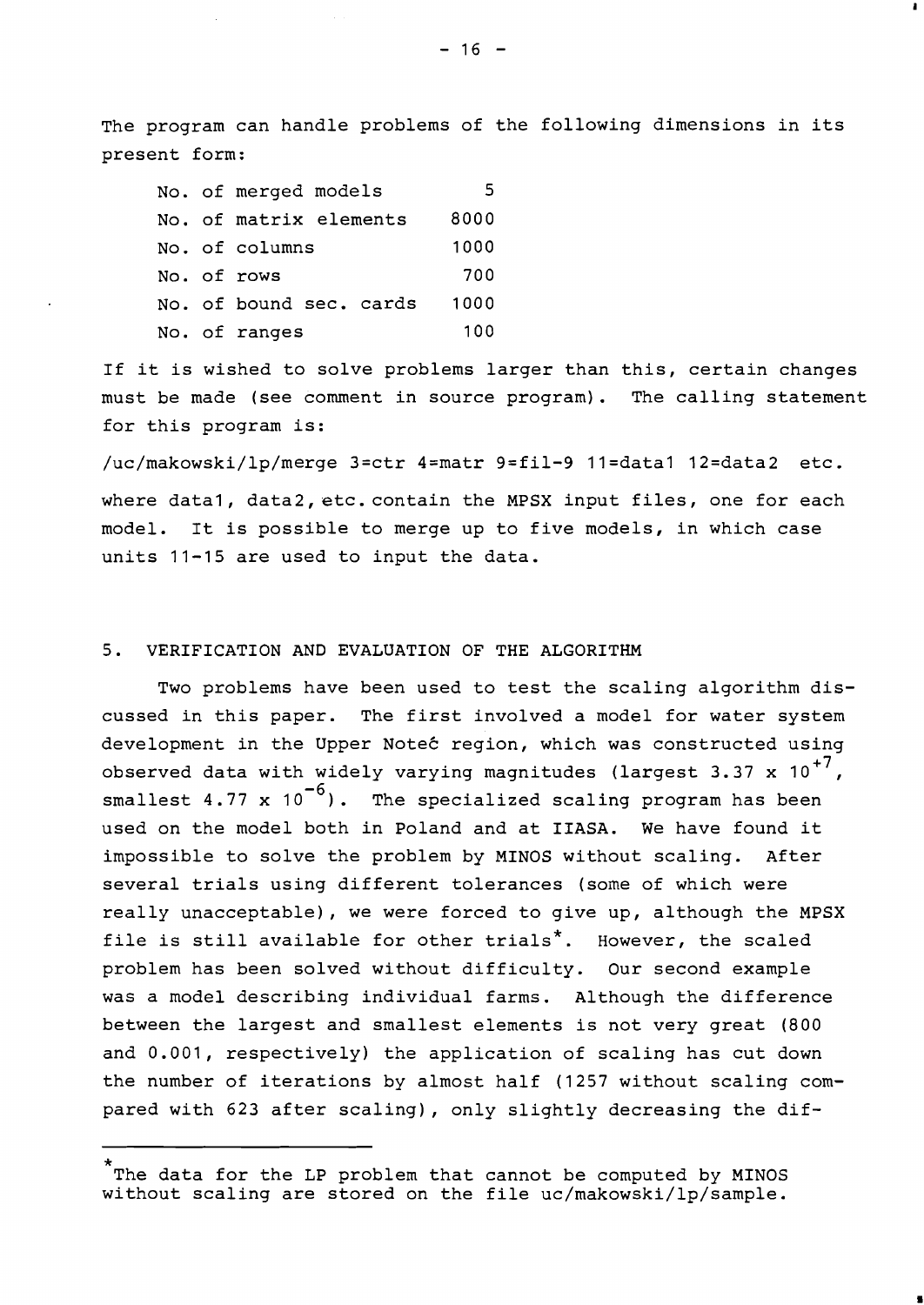ference between the largest and smallest coefficients (43.47 and 0.012, respectively). Other advantages of scaling will be reported in a separate publication in the near future.

### 6. CONCLUDING REMARKS

It is very easy to use the MINOS package in combination with the scaling algorithm: it is only necessary to specify the units as described above. Furthermore, it is hoped to employ the specs file in the near future to make scaling techniques even more accessible to the user.

More generally, our experience has shown that it is really worth scaling and verifying a matrix after any change in the problem being solved. Although it may seem ridiculous, it often happens that when introducing a simple modification the user makes an unconscious change, producing an error that is very difficult to detect, especially if the LP code declares: "status - optimal solution".

# 7. ACKNOWLEDGMENTS

Thanks are due to the System and Decision Sciences Area and the Food and Agriculture Program for support which accelerated the research, and to Dr. Z. Fortuna for helpful suggestions.